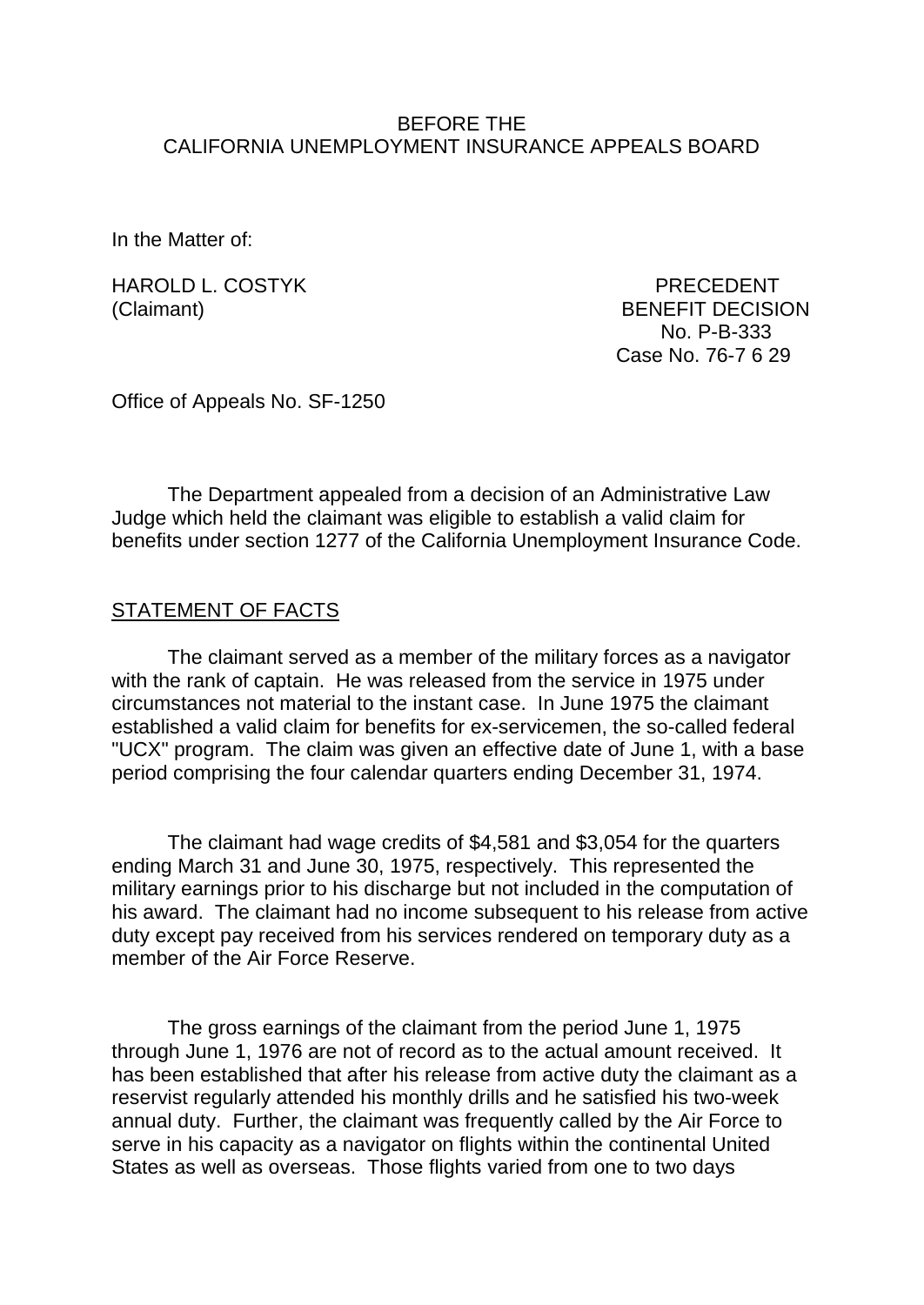to periods of ten to twelve days. None of the service performed by the claimant was attributable to extended active duty. All of these tours were for less than 90 days, and none met the requirements of "federal service" within the definition of the UCX regulations. The claimant receives an income of approximately \$40 per day basic pay plus \$5 per day as incentive pay. For extended flights the claimant also received subsistence on a pro rata basis. The basic pay plus the incentive pay are subject to withholding for both personal income taxes and FICA.

The claimant submitted nine pay vouchers reflecting earnings for his reserve service from August 1, 1975 through June 18, 1976 in the total amount of \$2091.91.

The claimant contends that the income received while serving as a navigator in flight should be considered as earned income even if his pay for regularly scheduled reserve drills is excluded.

It is the Department's contention that inasmuch as the claimant has not served on active duty for at least 90 consecutive days he is ineligible to establish a federal claim for benefits. In the Department's view the income received as a reservist cannot be considered wages.

## REASONS FOR DECISION

Section 1277 of the California Unemployment Insurance Code provides:

"Notwithstanding the provisions of Section 1281, if the base period of a new claim includes wages which were paid prior to the effective date of and not used in the computation of the award for a previous valid claim, the new claim shall not be valid unless, during the 52-week period immediately following the effective date of the previous valid claim, the individual was paid sufficient wages to meet the eligibility requirement of subdivision (a) of Section 1281 and had some work. For the purpose of this section only the term 'wages' includes any and all compensation for personal services performed as an employee for the purpose of meeting the eligibility requirement under subdivision (a) of Section 1281. This section is not applicable to the computation of an award for disability benefits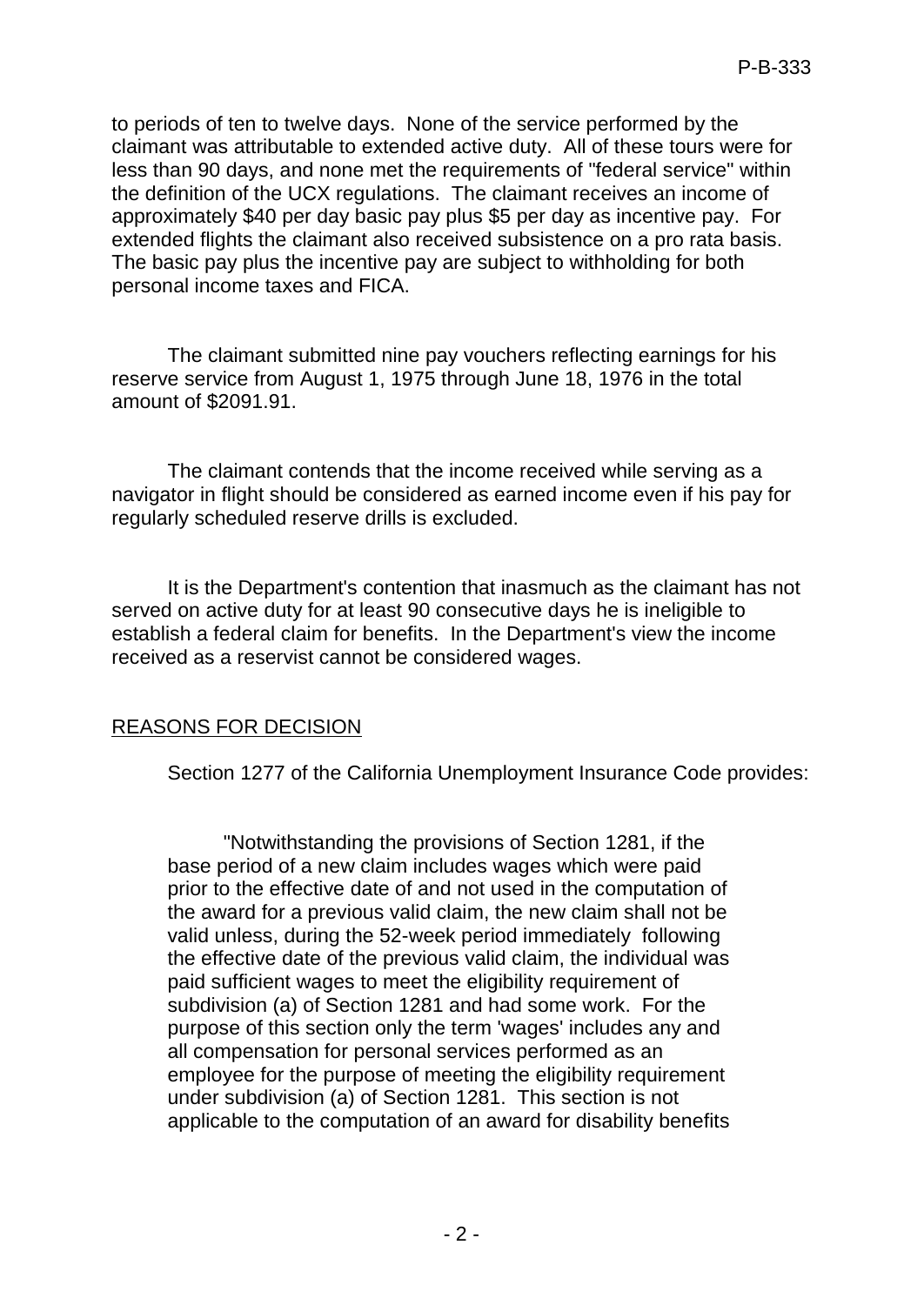but the establishment of a valid claim for disability benefits shall not constitute a valid claim for unemployment compensation benefits unless the claimant was paid sufficient wages and performed some work to entitle the claimant to an award under this section."

Section 601 of the Unemployment Insurance Code defines employment as follows:

" 'Employment' means service, including service in interstate commerce, performed by an employee for wages or under any contract of hire, written or oral, express or implied."

Section 632 provides in pertinent part that:

" 'Employment' does not include service performed in the employ of the United States Government, or of any instrumentality of the United States, . . ."

Military duty as a reservist is clearly not covered employment. Therefore the pay earned when serving in such capacity, even if held to be wages received in employment, may not be utilized to establish a valid state unemployment claim. However, it is not material to the issue before us that the claimant's rendition of services be in covered employment (Appeals Board Decision No. P-B-267, see also section 629 et seq., California Unemployment Insurance Code). Consequently, the fact that the claimant's reserve service and pay was excluded from coverage under section 632 of the code is not determinative of his entitlement to establish a new claim under section 1277.

Wages are defined in section 926 in the following terms

"Except as otherwise provided in this article 'wages' means all remuneration payable to an employee for personal services, whether by private agreement or consent or by force of statute, including commissions and bonuses, and the reasonable cash value of all remuneration payable to an employee in any medium other than cash."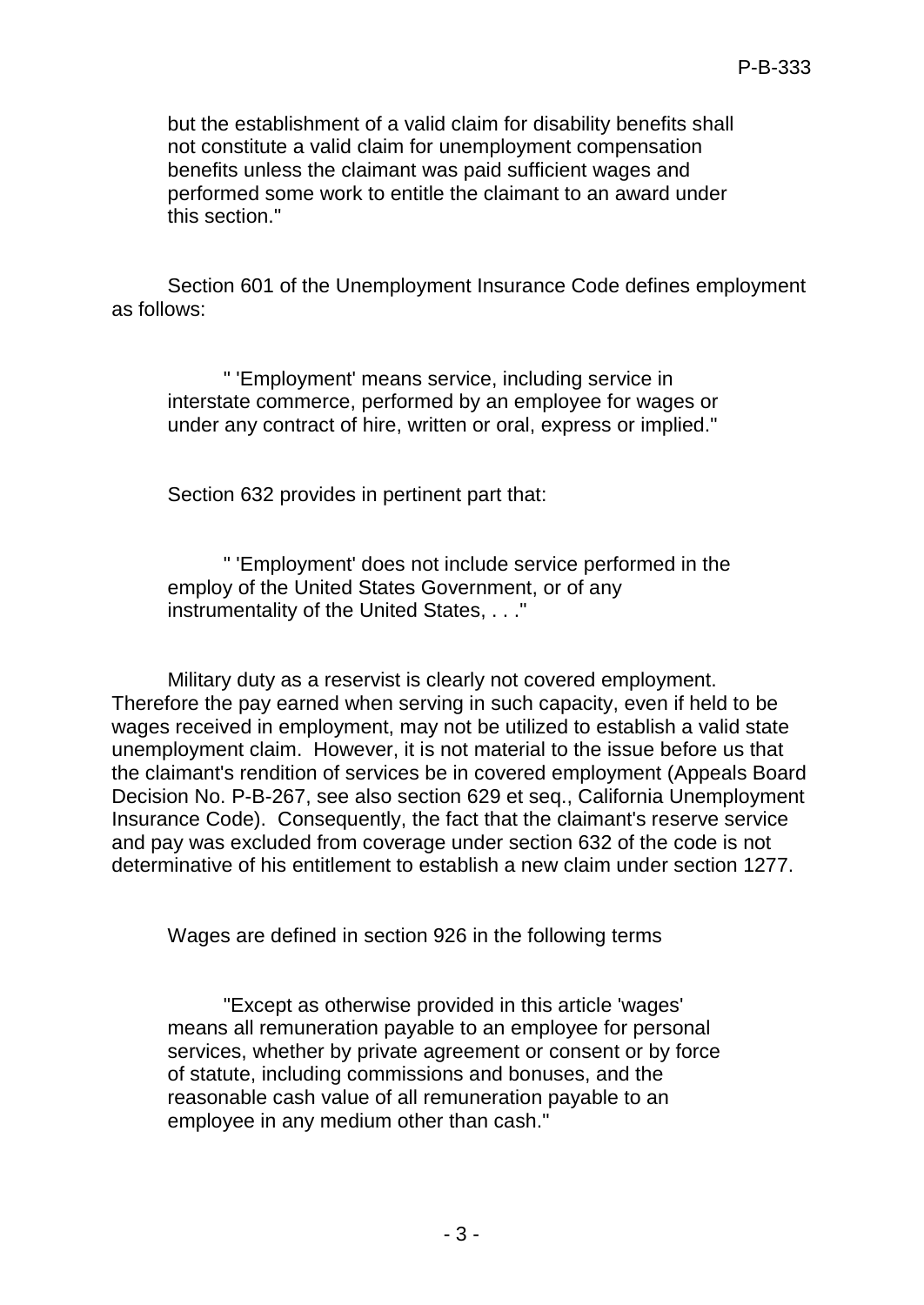The claimant herein had unused gross wages of approximately \$7,600 with a high quarter of earnings of \$4,581. The claimant could not use such military pay in connection with his claim filed June 1, 1975 as it was earned subsequent to the base period upon which his claim was computed. However, it would be available to him in the computation of a new claim if in fact he can satisfy the test set forth by the above section of the code. If it is concluded that the pay he received for his reserve duty was "wages" and if the services he performed constituted "some work" subsequent to June 1, 1975, the claimant will have met the requirements of section 1277. "Work" and "employment" are synonymous (Appeals Board Decision No. P-B-5).

In reaching a decision in this case it is appropriate and necessary that we review our pertinent previous holdings on the issue of whether military service and pay constitute employment and wages within the meaning of the Unemployment Insurance Code.

Prior to the issuance of Appeals Board Decision No. P-B-159 in 1974 there was never any question as to the status or nature of military pay received while on extended active duty or pay received as a result of participation in monthly reserve drills. The compensation received by a serviceman had at all times been considered wages in exchange for services irrespective of any confusion which may have existed with regard to whether or not services rendered to the military were in fact employment (see Benefit Decision No. 6793). We drew no distinctions between claimants whose wage credits were attributable to extended active duty and which provided the basis for unemployment compensation under the federal program for ex-servicemen (UCX), and those wage credits attributable to Reserve or National Guard service and unrelated to the UCX program.

In Appeals Board Decision No. P-B-159 this board discussed the differences between civilian and military responsibilities, duties, rights, benefits, and entitlements. We concluded,

". . . that the status of a military serviceman is quite different from that of an employee in the traditional or common-law employer-employee relationship. In a sense, military service might be referred to as a form of voluntary or involuntary servitude. In an employer-employee relationship an employee has a paramount right to terminate the relationship at will."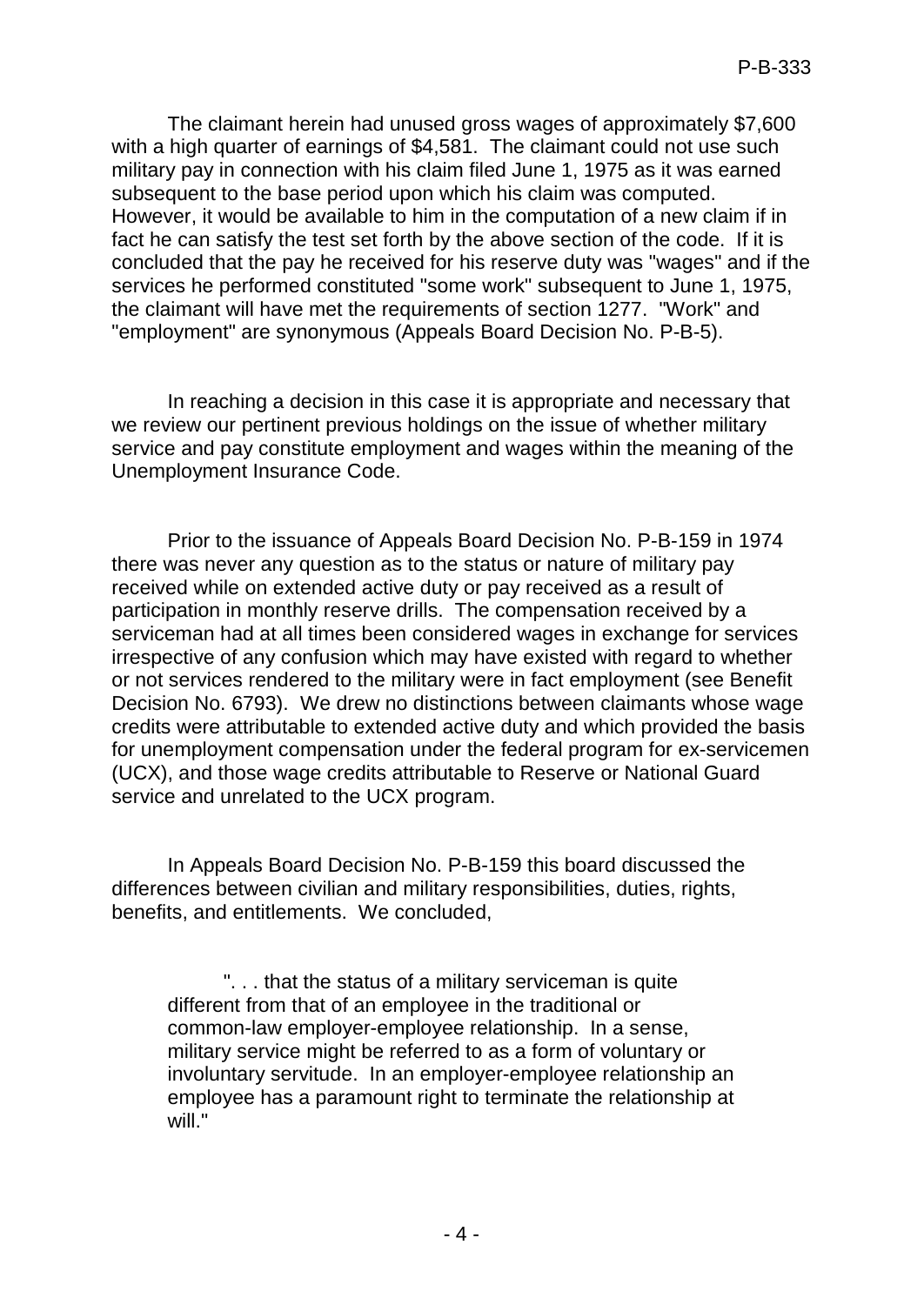We found therefore that military service was not employment.

Subsequently, in Appeals Board Decision No. P-B-162, we held that since military duty was not employment then military pay was not wages within the meaning of the code. We concluded that it was not necessary for a claimant to report income derived from reserve component sources to the Department when filing for benefits. Consequently, National Guard and Reserve personnel were eligible to draw benefits even though their military pay was in excess of their weekly benefit amount.

In Appeals Board Decision No. P-B-165 we reexamined the nature of military duty in the light of the provisions of sections 8506(a) and 8521(a) of Title 5 of the United States Code, Chapter V, Title 20, sections 614.1, 614.11, and 614.13 which establish and implement the system of unemployment benefits for former military personnel - the UCX program. This board found that ". . . federal military service must be considered 'employment' and that . . . 'federal military wages' must be considered 'wages' under the unemployment compensation law of this state." We reached this finding recognizing that the federal law and regulations compelled a conclusion that former extended active duty servicemen were entitled to UCX benefits because their work in the military constituted "employment" and the pay they received was "wages."

The question now before us is whether duty and pay connected with service as a member of a reserve component of the Armed Forces, including the National Guard, constitute employment and wages, recognizing that they are not UCX qualifying.

We believe that it is no longer valid to perpetuate a distinction between extended active duty which under the UCX program considers military service as employment and military pay as wages, and temporary service as a member of the National Guard or as a reservist. The work performed on extended active duty is the same as that performed on temporary duty. The only significant difference lies in the length of time the tours of duty last. They all work in an employer-employee relationship, and they are paid accordingly. It is clear to us that these military personnel are in employment, and are receiving wages within the meaning of sections 601 and 926 of the code.

We therefore decide that all military duty performed by members of the National Guard and the various other Reserve components of the armed forces is employment, and the pay received for such service is wages.